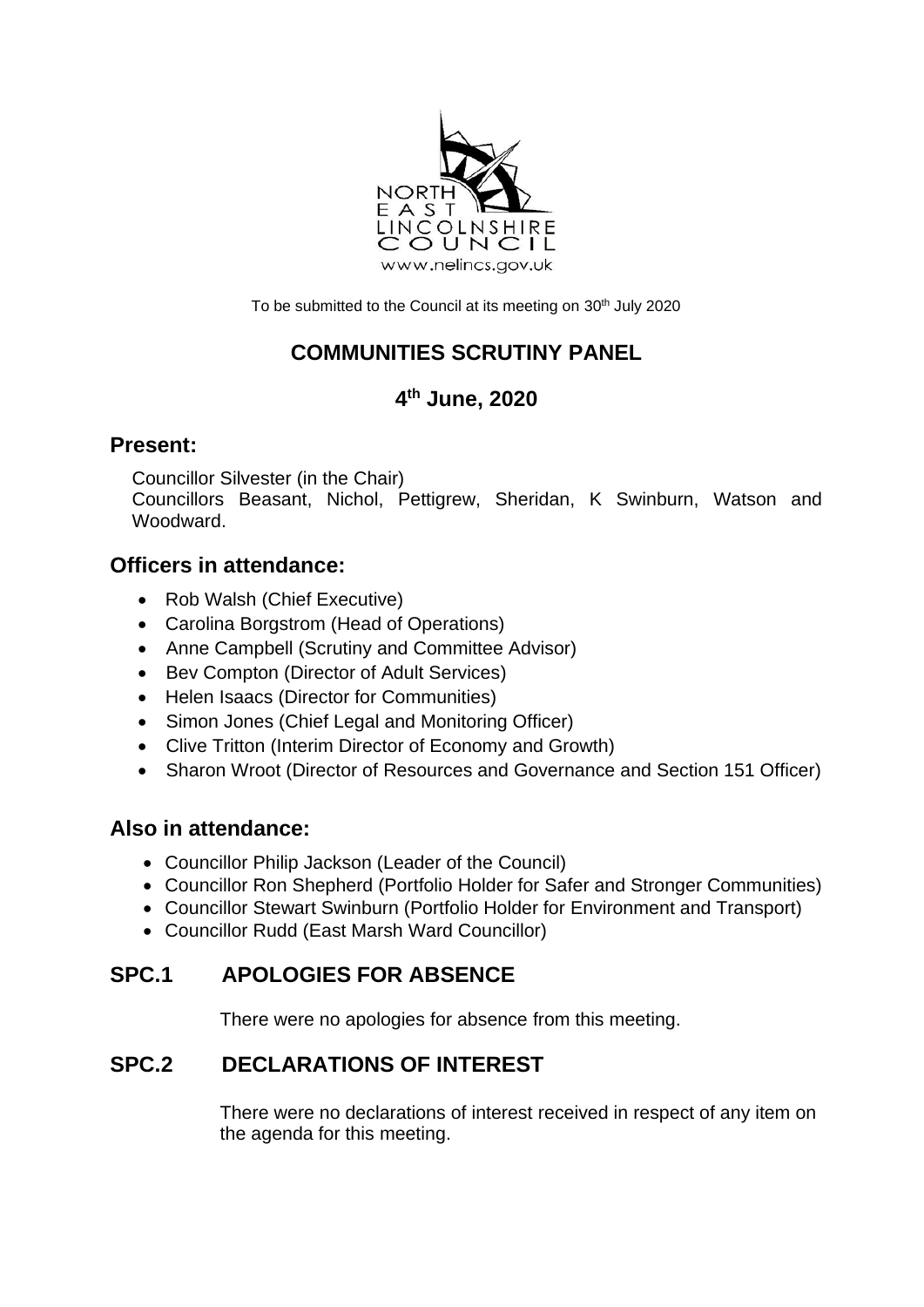### **SPC.3 COVID-19 PANDEMIC**

The panel received a report from the Chief Executive providing an update on the council's response to the Covid-19 pandemic.

In introduction, the Leader of the Council, reflected on the past 10 weeks which had been a challenge locally and nationally. He gave thanks to all officers and employees of the council for the way they had handled themselves and the council's business during the crisis. They had adapted to very different ways of working and in some cases doing very different jobs as well. It had been a huge team effort from everybody. He also took an opportunity to thank elected members across the council. Councillors had been out in all wards; volunteering, coordinating work and helping people in the communities they served. Compared to other local authorities, this council had done well in maintaining front line services. Grounds maintenance and waste collection had continued throughout the crisis; which was a huge credit to employees.

The local authority had taken on a number of new responsibilities from central Government, including the setting up and running of shielding hubs. These hubs ensured food and medicines reached the most vulnerable people during the lock-down. Also, central Government delegated the administration of monies for financial hardship and business support to local authorities. Fast, efficient and effective financial support was delivered to those in need in North East Lincolnshire (NEL) to help them through the pandemic. Most schools remained open for vulnerable children and the children of key workers. Measures were also put in place to ensure there were no homeless persons on the streets of NEL during the crisis. There had been a massive amount of engagement with the voluntary sector to be able to coordinate activity across the borough with the council's public health role having the highest profile due to the nature of the emergency. Emergency decision making measures were also put in place to enable a more streamlined and responsive decision making process. The Leader, with the Portfolio Holder for Finance and Resources, in consultation with the Chair of the panel, had played the principal roles in making urgent decisions, and these were detailed in a report for consideration by the panel later this afternoon. It was inevitable that the changes and additions to responsibilities had led to pressures on the council's finances. These were also detailed within the report now submitted. Some additional funds had been allocated to the authority from central government, but it was not anywhere near enough to cover the additional costs and loss of income we had incurred during the pandemic. And this would be the same for all local councils up and down the country. Now we begin moving into the recovery mode, which means trying to get the local economy moving again, albeit safely. It was anticipated that local authorities would play a leading role in the track, trace and isolation regime now being put in place. In addition, the authority was required to have an outbreak control plan in place should there be an elevated local incidence of the virus.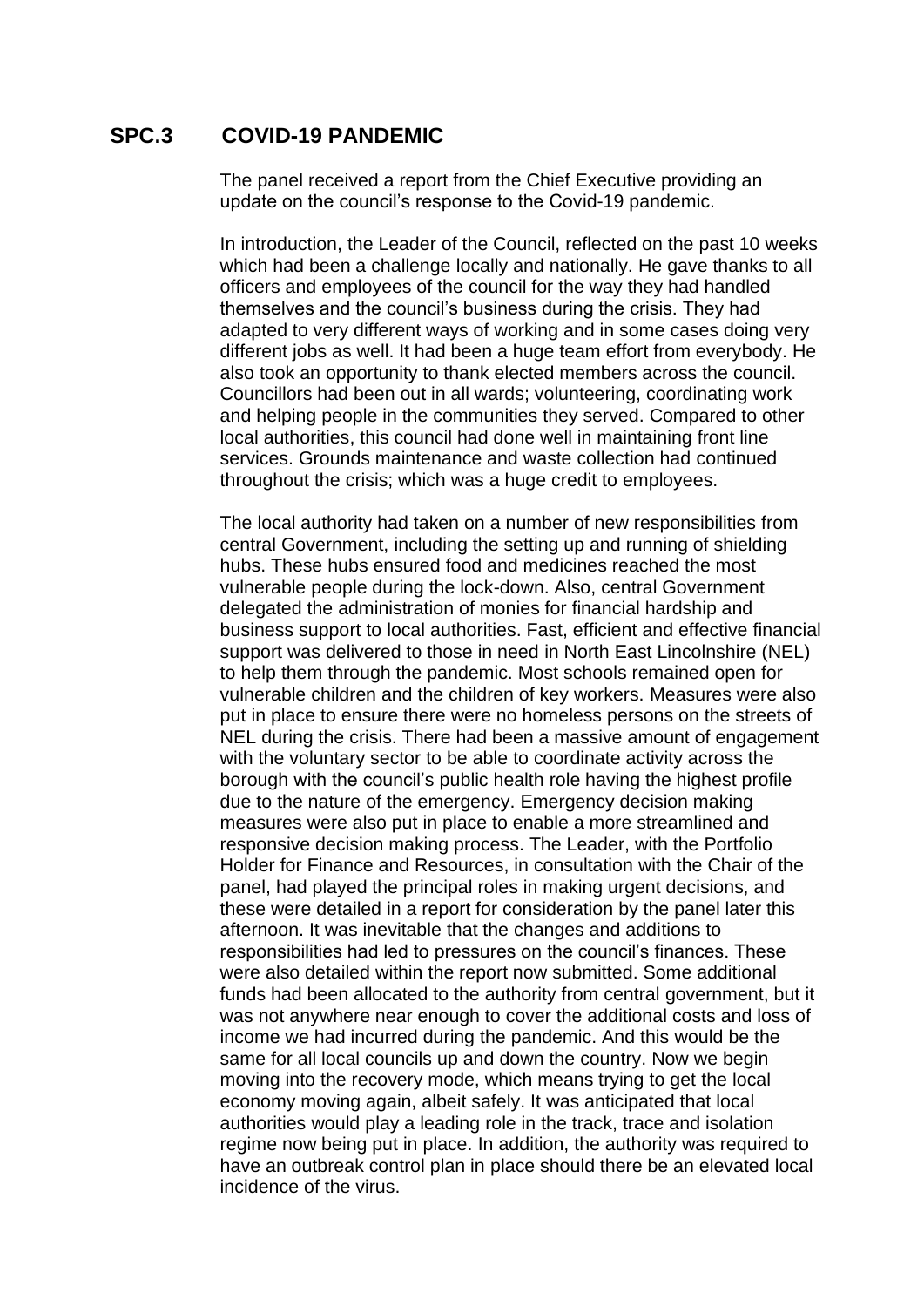The Chair, on behalf of the panel, echoed the recognition of the exemplary work and efforts of employees, the voluntary sector and councillors but especially the NHS. He invited the Chief Executive to speak to the report.

Mr Walsh would focus on the council's response to the crisis and touch on its approach to recovery; however, this would be the subject of a more detailed report to Cabinet which would be published next week. The council's initial response related to three areas of focus; making sure we were coordinating properly with the Humber local resilience forum (it was the forum's overall responsibility for the management of an emergency on a sub-regional basis); making sure our emergency decision making processes were in place, fit for purpose and transparent; and mobilising home working and safe working practises on the front line. The chief executive drew members attention to key elements of the report now submitted. He made special mention of the cross-sector partnership working which had been exceptional. Relationships developed over the last few years came to the fore over the last ten weeks. He reflected on the shielding initiative and the flexibility of local voluntary and community groups which had resulted in rapid mobilisation of support. Without this support and collaboration shielding would not have been as effective. He also mentioned the vulnerability hub supporting children and families across the borough. Staff were engaging with around 4000 households supporting children and families and receiving good feedback. Business grants were mentioned by the Leader, and the Chief Executive added his appreciation of the excellent work across council services in delivering this essential support. Lobbying continues by the Local Government Association and others to secure necessary funds to cover the costs as the financial challenge faced by the authority was significant. The paramount consideration was how to manage safe economic recovery and delivery of public services in NEL alongside the public health risk. Finally, he paid tribute to the council's workforce who have carried out their roles under immense pressure and strain over the past ten to twelve weeks and it's not over yet. The well-being message for our workforce was of huge importance as the capacity to deliver our services over the coming months would be just as challenging. Councillors' support and patience during these difficult times were much appreciated, as was their work in their wards in keeping in touch with our vulnerable people. We had a lot to be proud of. Members questions were invited.

Members raised the following issues:

Regarding shielding lists, Ms Isaacs advised that the shielding lists were owned by the NHS. At the beginning of the coronavirus outbreak the list held around 3200 names, this had risen throughout the crisis and now stood at approximately 6500 names. The national shielding list provided food parcels to vulnerable persons who could not, or should not, get out to get food. For other vulnerable people, not on that list but otherwise in need of emergency support, the Council was asked to provide food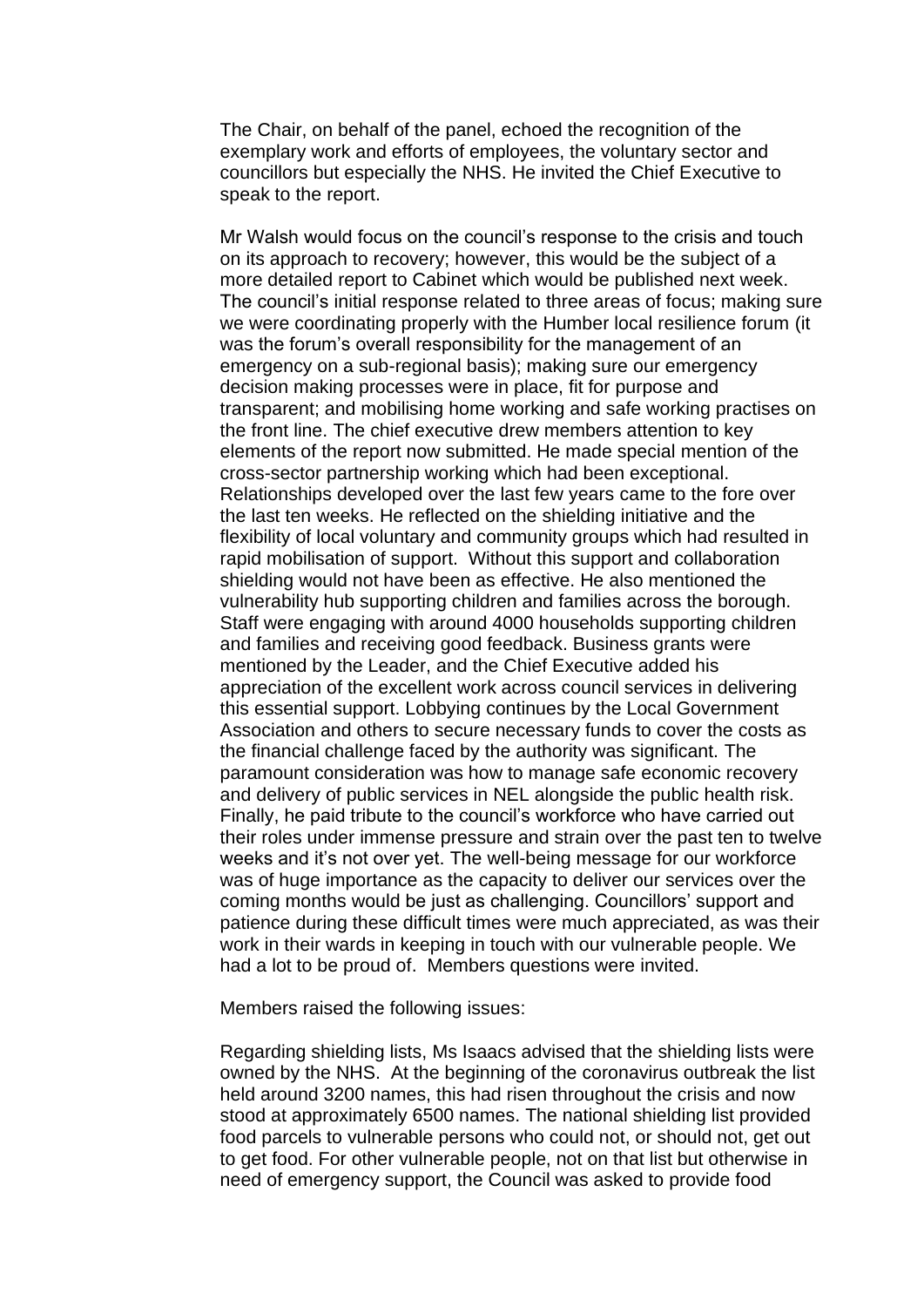parcels. At the peak this amounted to 350 people each week. This number had reduced significantly as other support and arrangements had been put in place to help people and was currently around 20-30 people each week. The authority had continued to work with vulnerable people, to signpost them to sources of help, further support and to keep in touch with people who would otherwise not have contact. At the start of the pandemic, a letter drop to all addresses in the borough reinforced the Government's advice, council response and key contacts in the borough. Posters were also placed in neighbourhoods. The council continued ongoing engagement. Pressed further, Ms Isaacs explained that the original shielding list was compiled by the NHS from medical records, the information was then sent to General Practitioners for verification. This process continued and the list was subject to ongoing review and change. The Government was now looking to contact everyone currently on the list with a view to stopping the shielding initiative.

Members took an opportunity to thank council staff that had responded so readily and compassionately to undertake these additional and extraordinary responsibilities ensuring the health and safety of local residents.

In response to questions about financial implications, Ms Wroot acknowledged that the impact of COVID-19 across the country and locally had resulted in a financial challenge that was both significant and wide reaching. In response to and in recognition of that, alongside the business support and council tax hardship funding, the council had received two packages of funding totalling £9.6m. The first tranche was for social care cost for adults and children. The second tranche was for relevant public health responses and in recognition that there were other services, within the remit of local authorities, including emergency measures that would be required to be put in place. In addition, there were risks to business rates and council tax collection. The financial modelling carried out by the council to gauge the financial impact, including assumptions around income indicates that the money so far received from Government was not enough to cover all related costs. As a result, the leadership team, in consultation with Cabinet, was revisiting the 2020/21 medium term financial plan. The plan was approved by Council in February but there was a need to understand the short, medium and long term impacts of responding to and recovering from the COVID-19 pandemic. Ms Wroot was unable to give members absolute figures but she was able to advise members that there was significant risk and a need to look at a range of measures to mitigate the impact. She reminded the panel that the tax base (business rates plus council tax) made up 80% of the council's income. Whilst the capital programme benefitted from a number of supporting funding grants there was still some risk associated with a slow down in the local economy. Cabinet would consider a report next week describing a significant review of the council's financial position. The council would continue to work with Central Government and regional bodies to ensure that its voice was being heard and the local situation was clear and understood. Members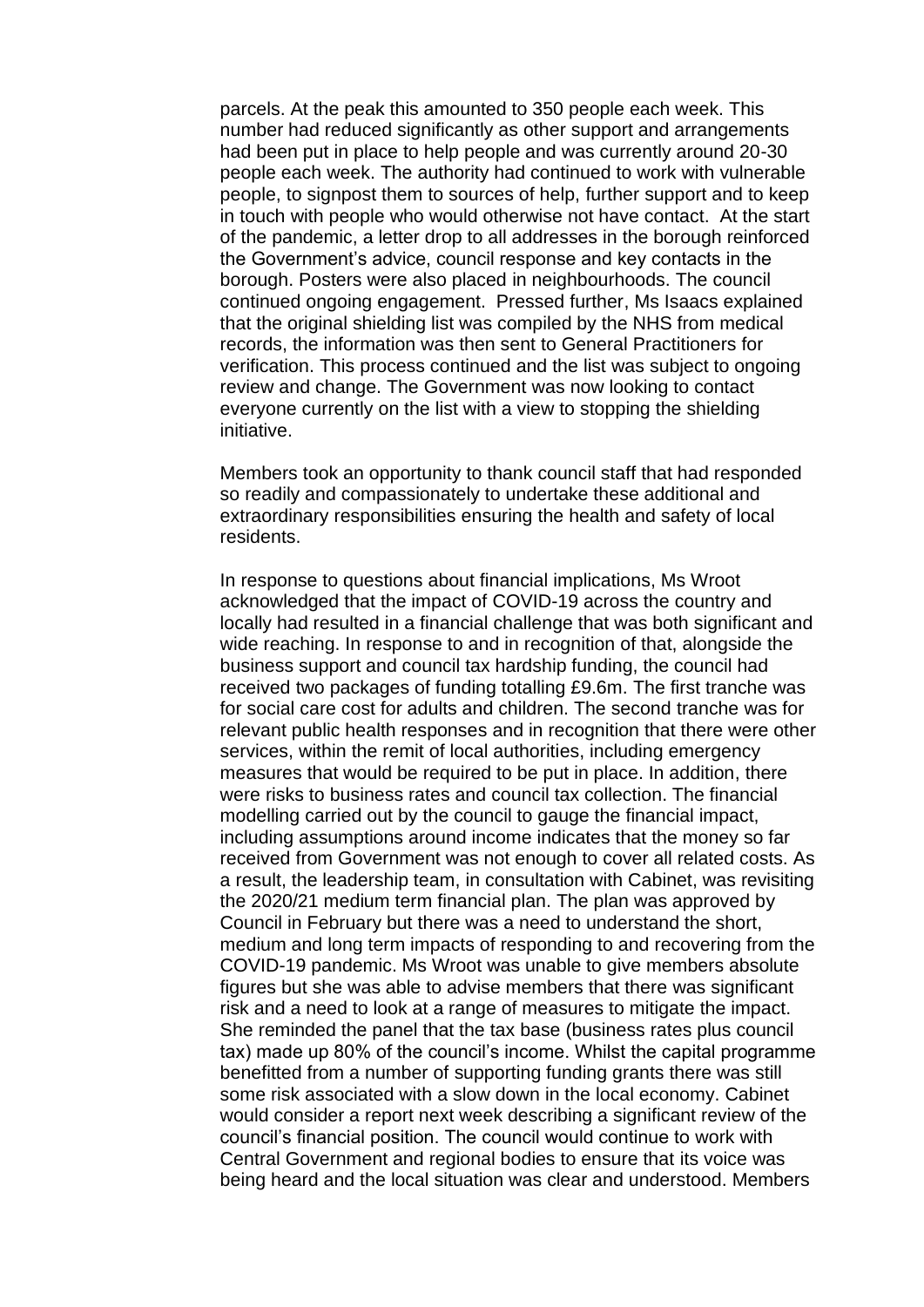commented that the impact would be felt across the authority's 15 wards and all members should be involved in seeking solutions during this difficult time.

Regarding ongoing arrangements for shielding and rough sleepers. Ms Isaacs advised that the authority was awaiting Government advice on the next phase for the shielding group. Irrespective of that advice, the Council would continue to inform, advise, support, advocate and signpost any vulnerable people who contact us during the crisis. Throughout the network of organisations that the council was working with, she believed we had a good idea of where and who the vulnerable persons in the borough were. As the area moved from being totally locked down to a partial lock-down, one of the prime roles for local government would be to reinforce the public health messages around social distancing and limiting contacts especially for vulnerable persons; making sure our messages were very clear and understood by the communities. Whilst the infrastructure around this may change it was paramount that people knew where they could go to if they needed help. Plans continued to evolve and develop in response to Government guidance and local situations and these plans would continue to be brought before elected members, further ensuring a consistent message to local people.

Regarding short term and long term homelessness, Mr Tritton advised that, working with public health colleagues, the area had been successful in finding accommodation for all homeless persons. The next phase of this, by the 14<sup>th</sup> of June, was for the authority to look to longer term plans

Regarding care homes, Mr Walsh brought the panel up to date on joint work by the Clinical Commissioning Group and Local Authority to support the most vulnerable in our borough in care homes. This included a submission to Government outlining the support given so far and future plans to support providers. This was an area of considerable focus as the area moved towards recovery.

RESOLVED – That the report be noted.

#### **SPC.4 COVID-19: EMERGENCY GOVERNANCE AND DECISIONS**

The panel received a report from the Monitoring Officer updating the panel as to the emergency governance framework put in place and the range of emergency decisions taken within that framework to respond to the COVID-19 crisis.

Mr Jones highlighted the emergency measures put in place to allow urgent decisions to be made during the crisis. Emergency planning was within the terms of reference of this panel. Hence, all emergency decision would be fed into this panel at the earliest opportunity for review, scrutiny and members' inquiry. Mr Jones described the process for and publication of special urgency decisions. For the short term he believed that the emergency measures should remain in place. However, he could see a time; when the council returned to a more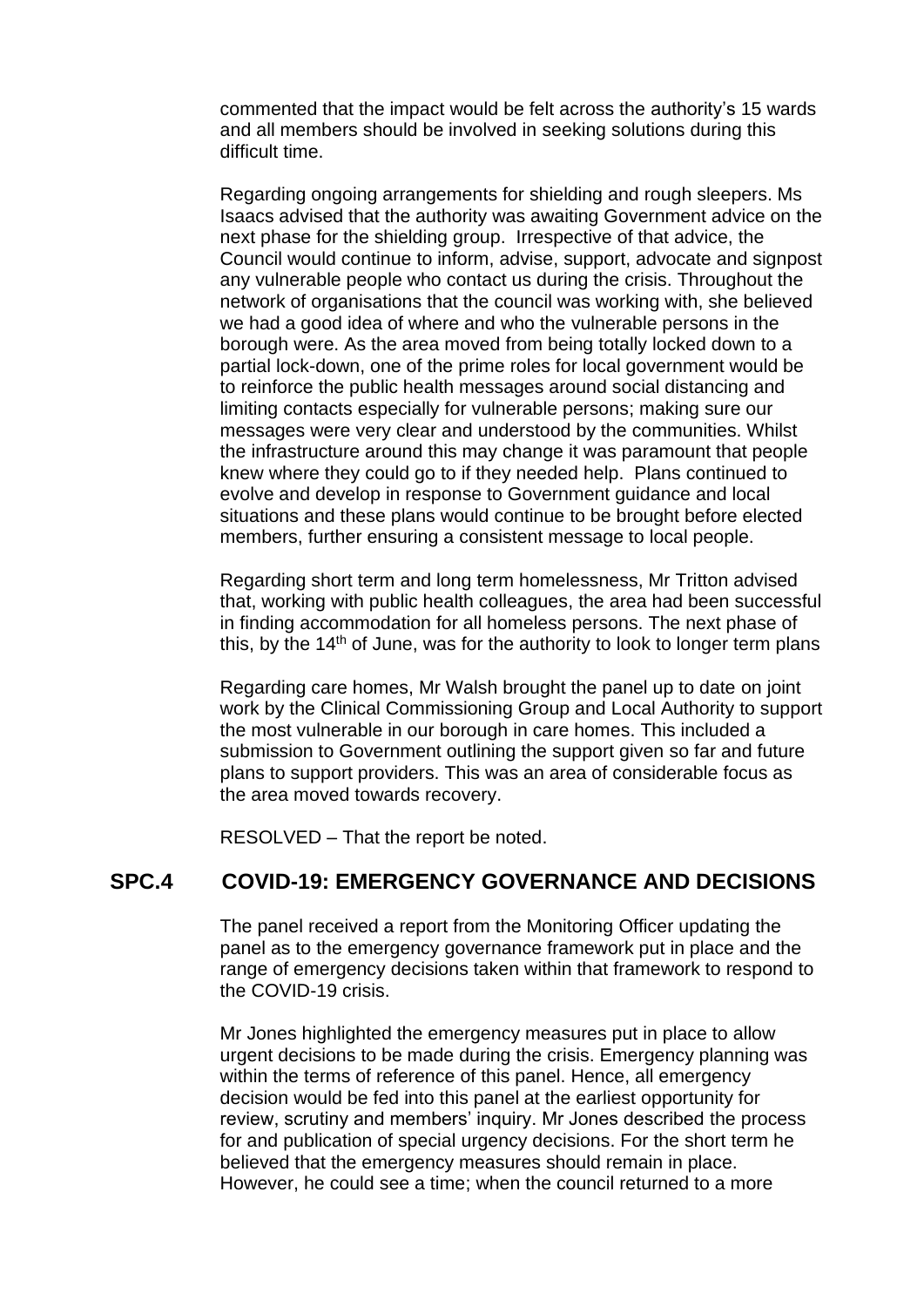'business as usual' approach with more regular meetings, when the emergency framework would diminish.

The panel had no questions on the emergency decisions made, as listed within appendix 2 of the report now submitted.

RESOLVED – That the report be noted.

#### **SPC.5 ENFORCEMENT SCRUTINY WORKING GROUP**

The panel considered a report from the Chair of this panel presenting the findings and recommendations of the panel's Enforcement Scrutiny Working Group prior to referral to Cabinet.

In introducing the report, the Chair gave thanks to all officers who had contributed to the work of the review. Officers of the Council and its partners had been most welcoming, helpful, candid and understanding of the scrutiny working group and its investigations. The working group itself had comprised most of the members of the panel and had spent many hours in scrutiny of the council's street enforcement services. The nine recommendations to Cabinet from the working group included a rationale and director's response. It was the Chair's approach to take each recommendation in turn and invite questions from the panel.

Regarding recommendation one; there were no questions.

Regarding recommendation two, Ms Borgstrom responded to a member's question emphasising that the recommendation referred to how services would work together rather than the application of legislation. She committed to report back to the member on the specifics of the issue he raised.

Regarding recommendation three, there were no questions from the panel.

Regarding recommendation four, there were no questions from the panel.

Regarding recommendation five, there were no questions from the panel.

Regarding recommendation six, there were no questions from the panel.

Regarding recommendation seven, the Portfolio Holder for Safer Communities stressed that the use of more mobile enforcement was critical. Being more mobile would ensure that all areas of the borough were covered. Ms Borgstrom did not have a specific timeframe for this area of work, it being linked to two other recommendations; one around improved software and sharing intelligence, and another relating to the development of CCTV network. The Leader of the Council further advised that Government was considering giving local authorities the powers to start enforcing minor traffic offences. Ms Borgstrom confirmed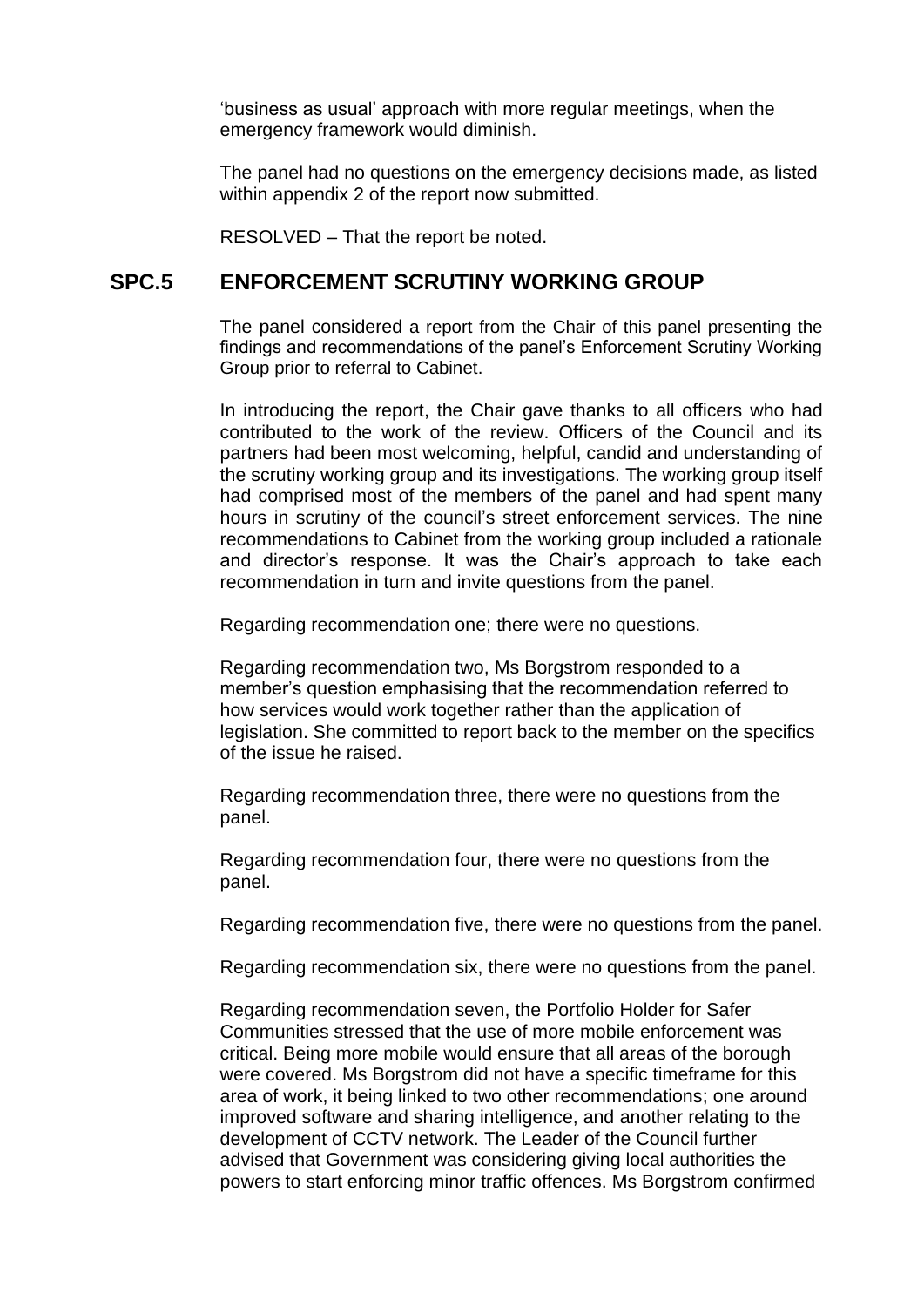that the review of CCTV cameras would include looking at moving traffic contraventions that may be given to local authorities.

Regarding recommendation eight, there were no questions from the panel.

Regarding recommendation nine. In response to a question from a member, Ms Borgstrom committed to regularly reporting back to panel at mutually agreed frequency. Ms Campbell would ensure this was discussed as part of the panel's future consideration around its work programme 2020/21.

In response to questions regarding possible elected member access to enforcement case management software, Ms Borgstrom responded that further advise would need to be sought on sharing information in this way. She committed to advise members on this point.

The working group's recommendations were proposed by Councillor Silvester, seconded by Councillor Woodward and carried unanimously.

#### RECOMMENDED TO CABINET

- 1. That commercial regulatory enforcement teams, currently situated at Estuary House and building control (planning condition enforcement) currently located at New Oxford House should remain separate and grouped by the legislation they enforce.
- 2. That future integration/generic working of street scene based enforcement activities be considered. Future integration of environmental crime and housing enforcement be explored.
- 3. That administration and back office support be developed in line with the amount of enforcement activity.
- 4. That a single point of access for reporting to enforcement teams be developed, combined with a triage approach and referral to appropriate teams. Longer term there should be a move to improved software allowing more joined up working between disciplines.
- 5. That elected member training be developed relating to the reporting of complaints, referrals and requests for service. This to be implemented following the findings of the customer portal review,
- 6. That during the municipal year 2020/21 the Communities Scrutiny Panel receive a report on the work of the NELC Officers' enforcement working group.
- 7. That investment in moving vehicle number plate recognition (NPR) technology and utilising road rule enforcement cameras to increase the positive impact of civil enforcement around highways and parking enforcement should be actively explored.